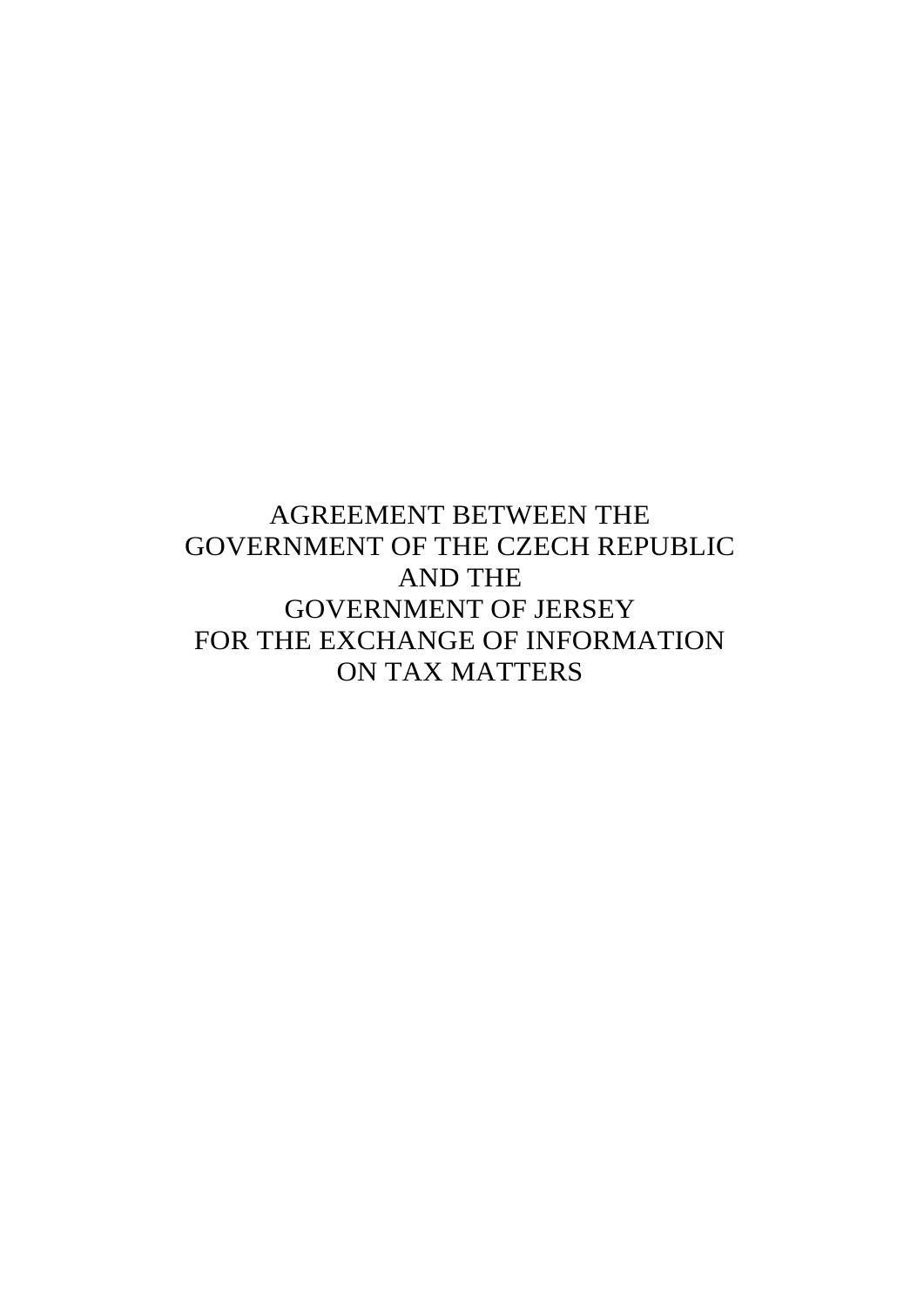Whereas the Government of the Czech Republic and the Government of Jersey ("the Contracting Parties") desire to facilitate the exchange of information with respect to tax matters;

Whereas it is acknowledged that the Government of Jersey has the right under the terms of its Entrustment from the United Kingdom of Great Britain and Northern Ireland to negotiate, conclude and perform and subject to the terms of this Agreement terminate a tax information exchange agreement with the Government of the Czech Republic;

Now, therefore, the Contracting Parties have agreed to conclude the following agreement which contains obligations on the part of the Contracting Parties only.

### **Article 1 Object and Scope of the Agreement**

The competent authorities of the Contracting Parties shall provide assistance through exchange of information that is foreseeably relevant to the administration and enforcement of the domestic laws of the Contracting Parties concerning taxes covered by this Agreement. Such information shall include information that is foreseeably relevant to the determination, assessment and collection of such taxes, the recovery and enforcement of tax claims, or the investigation or prosecution of tax matters. Information shall be exchanged in accordance with the provisions of this Agreement and shall be treated as confidential in the manner provided in Article 8. The rights and safeguards secured to persons by the laws or administrative practice of the requested Party remain applicable to the extent that they do not unduly prevent or delay effective exchange of information.

#### **Article 2 Jurisdiction**

A requested Party is not obligated to provide information which is neither held by its authorities nor in the possession of or in the control of or obtainable by persons who are within its territorial jurisdiction.

#### **Article 3 Taxes Covered**

The taxes which are the subject of this Agreement are taxes of every kind and description imposed by the laws of the Contracting Parties.

### **Article 4 General definitions**

1. For the purposes of this Agreement, unless otherwise defined the term: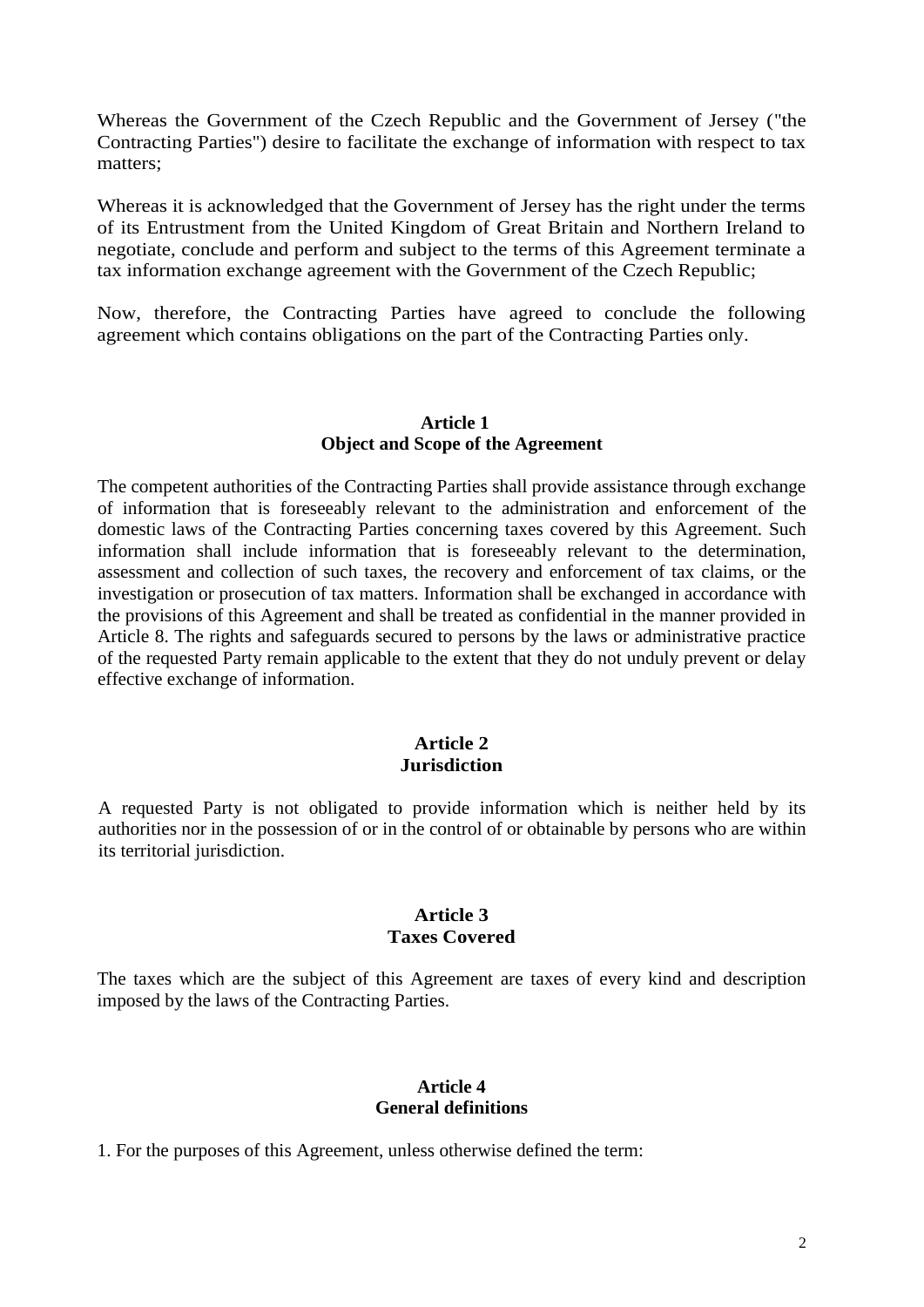- a) "Contracting Party" means the Czech Republic or Jersey as the context requires;
- b) "competent authority" means
	- i) in the case of the Czech Republic, the Minister of Finance or his authorised representative ii) in the case of Jersey, the Treasury and Resources Minister or his authorised representative;
- c) "person" includes a natural person, legal person and any other body or group of persons;
- d) "company" means any body corporate or any entity that is treated as a body corporate for tax purposes;
- e) "publicly traded company" means any company whose principal class of shares is listed on a recognized stock exchange provided its listed shares can be readily purchased or sold by the public. Shares can be purchased or sold "by the public" if the purchase or sale of shares is not implicitly or explicitly restricted to a limited group of investors;
- f) "principal class of shares" means the class or classes of shares representing a majority of the voting power and value of the company;
- g) "recognized stock exchange" means any stock exchange agreed upon by the competent authorities of the Contracting Parties;
- h) "collective investment fund or scheme" means any pooled investment instrument, irrespective of legal form. The term "public collective investment fund or scheme" means any collective investment fund or scheme provided the units, shares or other interests in the fund or scheme can be readily purchased, sold or redeemed by the public. Units, shares or other interests in the fund or scheme can be readily purchased, sold or redeemed "by the public" if the purchase, sale or redemption is not implicitly or explicitly restricted to a limited group of investors;
- i) "tax" means any tax to which the Agreement applies;
- j) "requesting Party" means the Contracting Party requesting information;
- k) "requested Party" means the Contracting Party requested to provide information;
- l) "information gathering measures" means laws and administrative or judicial procedures that enable a Contracting Party to obtain and provide the requested information;
- m) "information" means any fact, statement or record in any form whatever;
- n) "criminal tax matters" means tax matters involving intentional conduct which is liable to prosecution under the criminal laws of the requesting Party;
- o) "criminal laws" means all criminal laws designated as such under domestic law irrespective of whether contained in the tax laws, the criminal code or other statutes.

2. As regards the application of this Agreement at any time by a Contracting Party, any term not defined therein shall, unless the context otherwise requires, have the meaning that it has at that time under the law of that Party for the purposes of taxes to which the Agreement applies, any meaning under the applicable tax law of that Party prevailing over a meaning given to the term under other laws of that Party.

# **Article 5**

### **Exchange of Information upon Request**

1. The competent authority of the requested Party shall provide upon request information for the purposes referred to in Article 1. Such information shall be exchanged without regard to whether the conduct being investigated would constitute a crime under the laws of the requested Party if such conduct occurred in the requested Party. The requesting Party shall have pursued all means available in its own territory to obtain the information, except those that would give rise to disproportionate difficulties.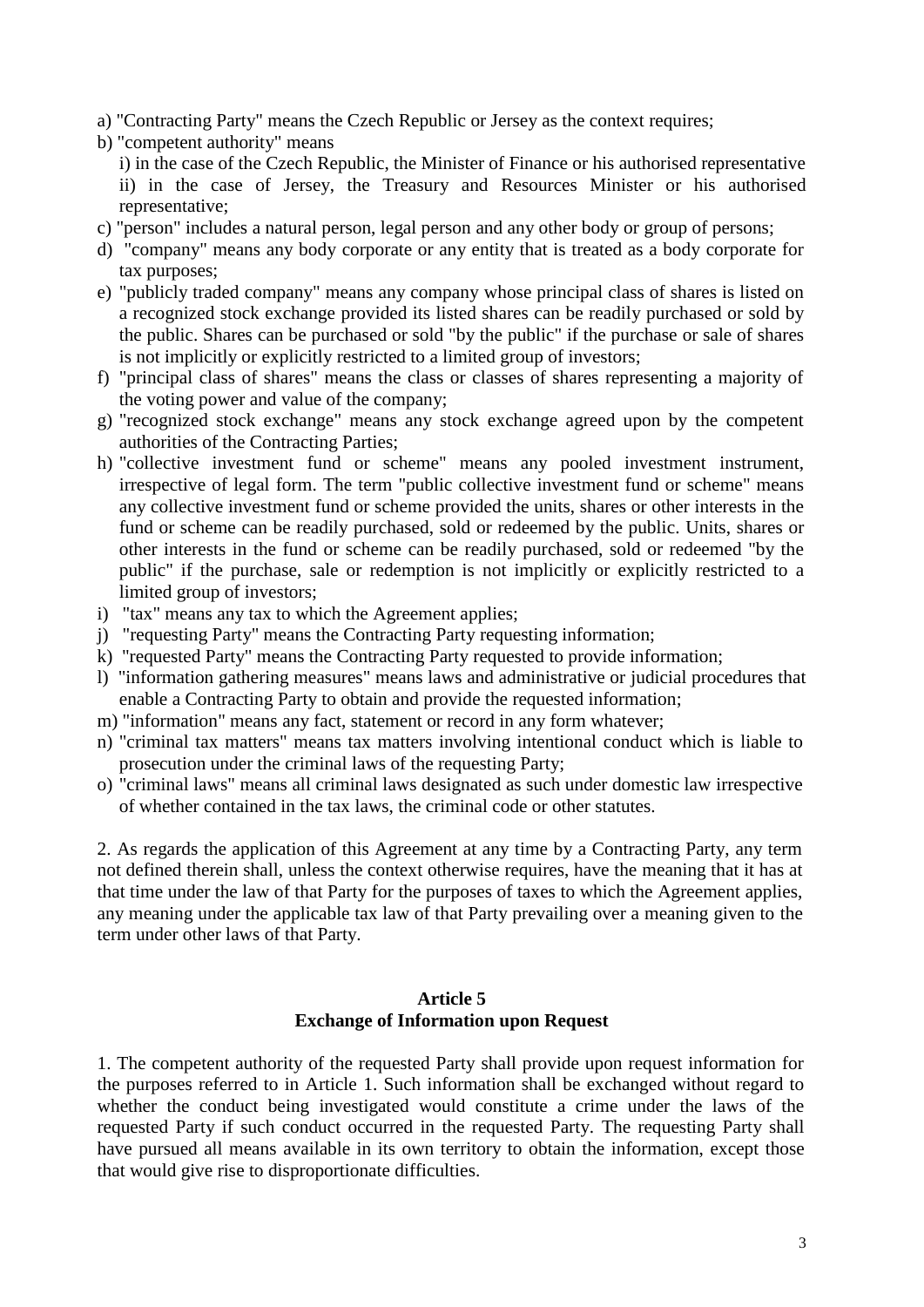2. If the information in the possession of the competent authority of the requested Party is not sufficient to enable it to comply with the request for information, that Party shall use all appropriate information gathering measures necessary to provide the requesting Party with the information requested, notwithstanding that the requested Party may not need such information for its own tax purposes.

3. If specifically requested by the competent authority of the requesting Party, the competent authority of the requested Party shall provide information under this Article, to the extent allowable under its domestic laws, in the form of depositions of witnesses and authenticated copies of original records.

4. Each Contracting Party shall ensure that its competent authorities for the purposes specified in Article 1 of the Agreement, have the authority to obtain and provide upon request:

- a) information held by banks, other financial institutions, and any person acting in an agency or fiduciary capacity including nominees and trustees;
- b) (i) information regarding the legal and beneficial ownership of companies, partnerships, trusts, foundations, "Anstalten" and other persons, including, within the constraints of Article 2, ownership information on all such persons in an ownership chain;
	- (ii) in the case of trusts, information on settlors, trustees, protectors and beneficiaries;
	- (iii) in the case of foundations, information on founders, members of the foundation council and beneficiaries.

Provided that this Agreement does not create an obligation on the Contracting Parties to obtain or provide ownership information with respect to publicly traded companies or public collective investment funds or schemes unless such information can be obtained without giving rise to disproportionate difficulties.

5. The competent authority of the requesting Party shall provide in writing the following information to the competent authority of the requested Party to demonstrate the foreseeable relevance of the information to the request:

- (a) the identity of the person under examination or investigation;
- (b) a statement of the information sought including its nature and the form in which the requesting Party wishes to receive the information from the requested Party;
- (c) the tax purpose for which the information is sought;
- (d) grounds for believing that the information requested is held in the requested Party or is in the possession or in the control of or obtainable by a person within the jurisdiction of the requested Party;
- (e) to the extent known, the name and address of any person believed to be in possession of or in the control of or able to obtain the requested information;
- (f) a statement that the request is in conformity with the law and administrative practices of the requesting Party, that if the requested information was within the jurisdiction of the requesting Party then the competent authority of the requesting Party would be able to obtain the information under the laws of the requesting Party or in the normal course of administrative practice and that it is in conformity with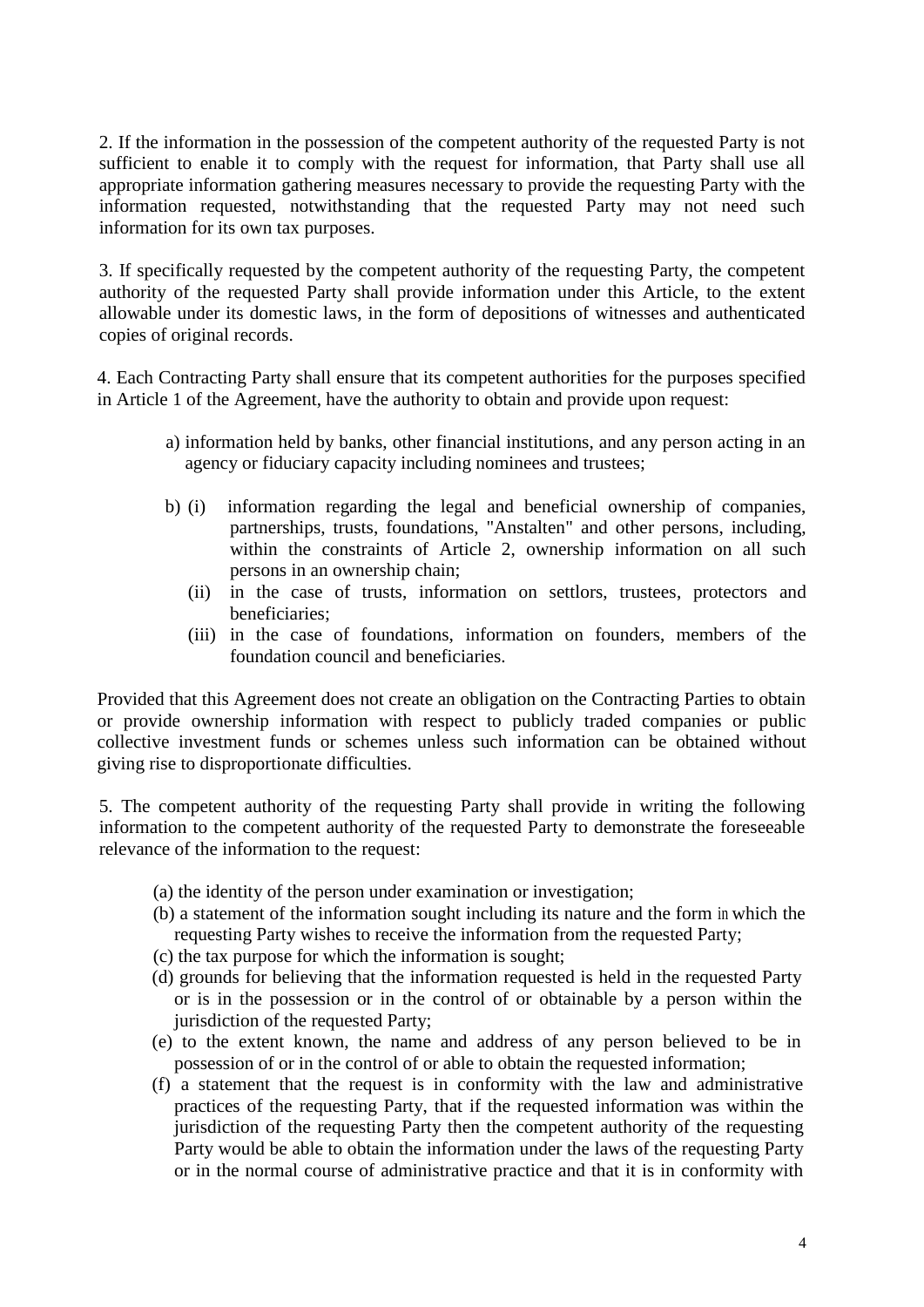this Agreement;

(g) a statement that the requesting Party has pursued all means available in its own territory to obtain the information, except those that would give rise to disproportionate difficulties.

6. The competent authority of the requested Party shall acknowledge receipt of the request to the competent authority of the requesting Party and shall use its best endeavors to forward the requested information to the requesting Party with the least reasonable delay.

### **Article 6 Tax Examinations Abroad**

1. A Contracting Party may allow representatives of the competent authority of the other Contracting Party to enter the territory of the first-mentioned Party, to the extent permitted under its laws, to interview individuals and examine records with the prior written consent of the persons concerned. The competent authority of the second-mentioned Party shall notify the competent authority of the first-mentioned Party of the time and place of the meeting with the individuals concerned.

2. At the request of the competent authority of one Contracting Party, the competent authority of the other Contracting Party may allow representatives of the competent authority of the first mentioned Party to be present at the appropriate part of a tax examination in the secondmentioned Party.

3. If the request referred to in paragraph 2 is acceded to, the competent authority of the Contracting Party conducting the examination shall, as soon as possible, notify the competent authority of the other Party about the time and place of the examination, the authority or official designated to carry out the examination and the procedures and conditions required by the first mentioned Party for the conduct of the examination. All decisions with respect to the conduct of the tax examination shall be made by the Party conducting the examination.

#### **Article 7 Possibility of Declining a Request**

1. The requested Party shall not be required to obtain or provide information that the requesting Party would not be able to obtain under its own laws for purposes of the administration or enforcement of its own tax laws. The competent authority of the requested Party may decline to assist where the request is not made in conformity with this Agreement.

2. The provisions of this Agreement shall not impose on a Contracting Party the obligation to supply information subject to legal privilege as provided for under the domestic law of the relevant Contracting Party or which would disclose any trade, business, industrial, commercial or professional secret or trade process. Notwithstanding the foregoing, information of the type referred to in Article 5, paragraph 4 shall not be treated as such a secret or trade process merely because it meets the criteria in that paragraph.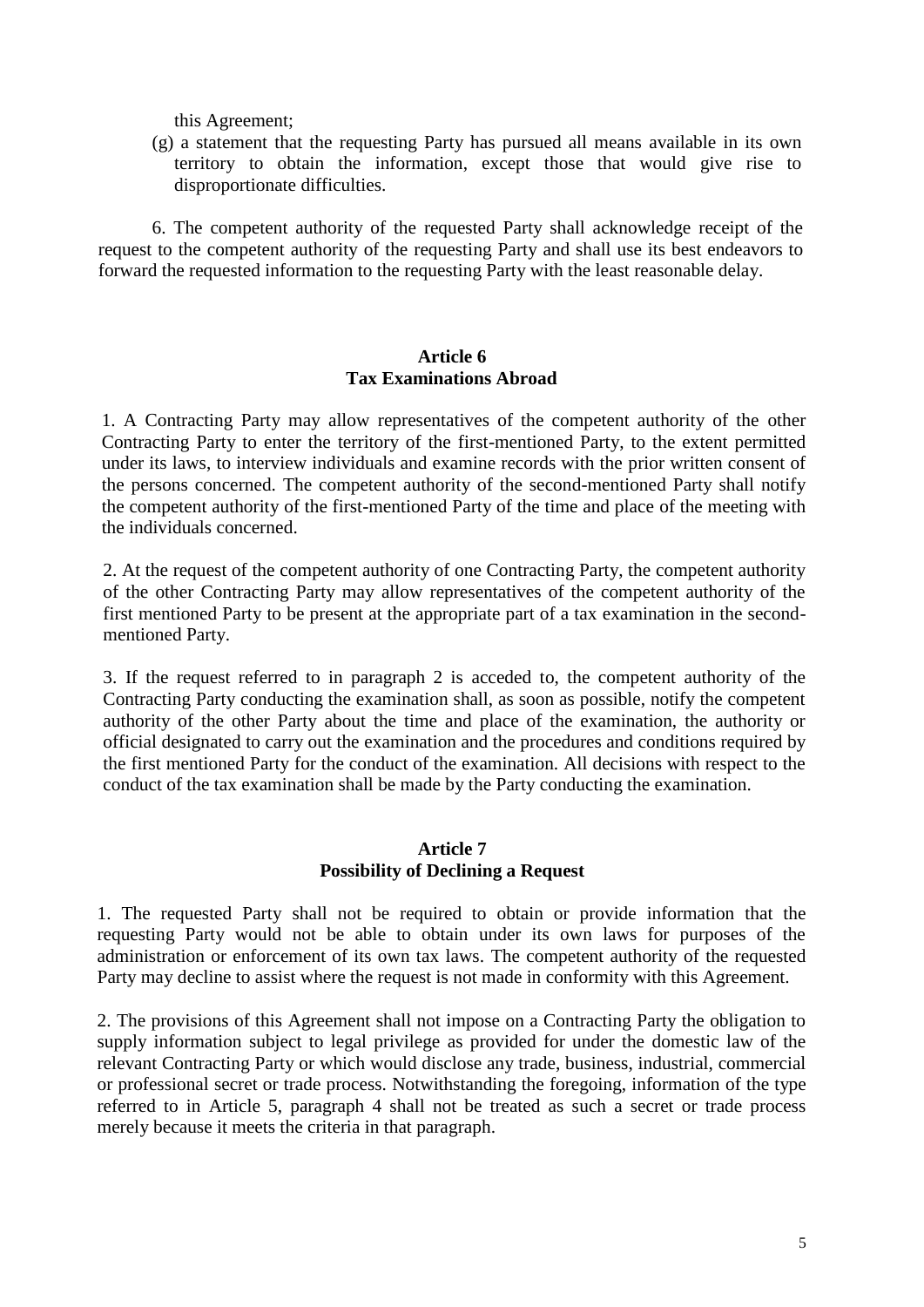3. The requested Party may decline a request for information if the disclosure of the information would be contrary to public policy.

4. A request for information shall not be refused on the grounds that the tax claim giving rise to the request is disputed.

5. The requested Party may decline a request for information if the information is requested by the requesting Party to administer or enforce a provision of the tax law of the requesting Party, or any requirement connected therewith, which discriminates against a national of the requested Party as compared with a national of the requesting Party in the same circumstances.

### **Article 8 Confidentiality**

1. All information provided and received by the competent authorities of the Contracting Parties should be kept confidential.

2. Such information may not be used for any purpose other than the purposes stated in Article 1 without the prior express written consent of the competent authority of the requested Party.

3. Such information shall be disclosed only to persons or authorities (including courts and administrative bodies) concerned with the purposes specified in Article 1 and used by such persons or authorities only for such purposes, including the determination of any appeal. For these purposes, information may be disclosed in public court proceedings or in judicial decisions.

4. The information provided to a requesting Party under this Agreement may not be disclosed to any other jurisdiction.

#### **Article 9 Costs**

Unless the competent authorities of the Contracting Parties otherwise agree, ordinary costs incurred in providing assistance shall be borne by the requested Party, and extraordinary costs in providing assistance (including costs of engaging external advisers in connection with litigation or otherwise) shall be borne by the requesting Party. The respective competent authorities shall consult from time to time with regard to this Article and in particular the competent authority of the requested Party shall consult with the competent authority of the requesting Party if the costs of providing information with respect to a specific request are expected to be significant.

### **Article 10 Language**

Requests for assistance and answers thereto shall be drawn up in English.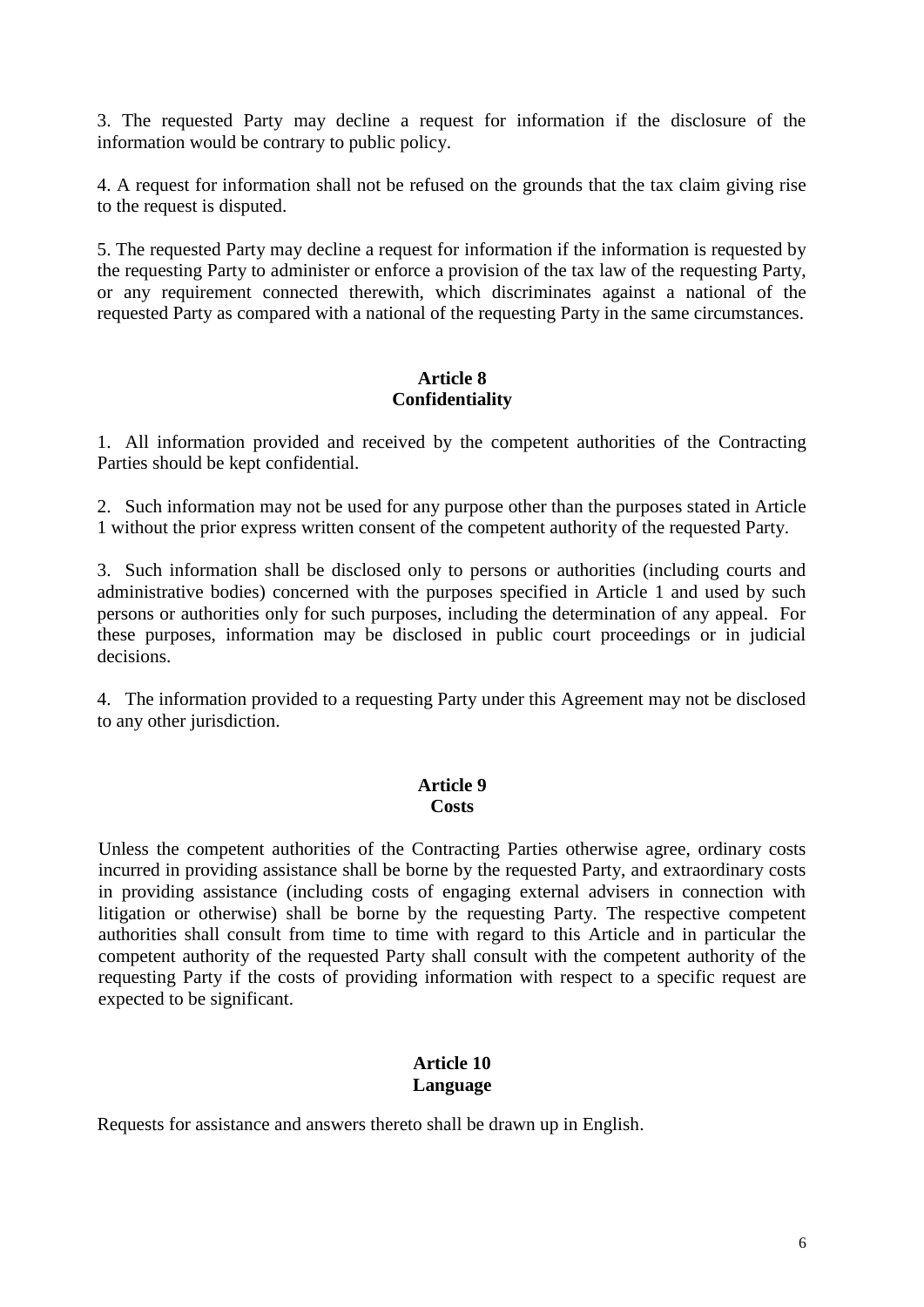#### **Article 11 Other International Agreements or Arrangements**

The possibilities of assistance provided by this Agreement do not limit, nor are they limited by, those contained in existing international agreements or other arrangements between the Contracting Parties which relate to the co-operation in tax matters.

### **Article 12 Mutual Agreement Procedure**

1. Where difficulties or doubts arise between the Contracting Parties regarding the implementation or interpretation of the Agreement, the competent authorities shall endeavour to resolve the matter by mutual agreement.

2. In addition to the agreements referred to in paragraph 1, the competent authorities of the Contracting Parties may mutually agree on the procedures to be used under Articles 5, 6 and 9.

3. The competent authorities of the Contracting Parties may communicate with each other directly for purposes of reaching agreements under this Article.

4. The Contracting Parties may also agree on other forms of dispute resolution.

### **Article 13 Protocol**

The attached Annex contains an explanatory Protocol to the Agreement and shall be an integral part of this Agreement.

### **Article 14 Entry into force**

Each of the Contracting Parties shall notify the other, in writing, of the completion of the procedures required by its domestic law for the bringing into force of this Agreement. The Agreement shall enter into force on the date of the later of these notifications and its provisions shall have effect

(a) for criminal tax matters on that date; and

(b) for all other matters covered in Article 1 in respect of any tax year beginning on or after the first day of January of the calendar year next following that in which this Agreement enters into force.

### **Article 15 Termination**

1. This Agreement shall remain in force until terminated by a Contracting Party. Either Contracting Party may terminate the Agreement, by giving written notice of termination. In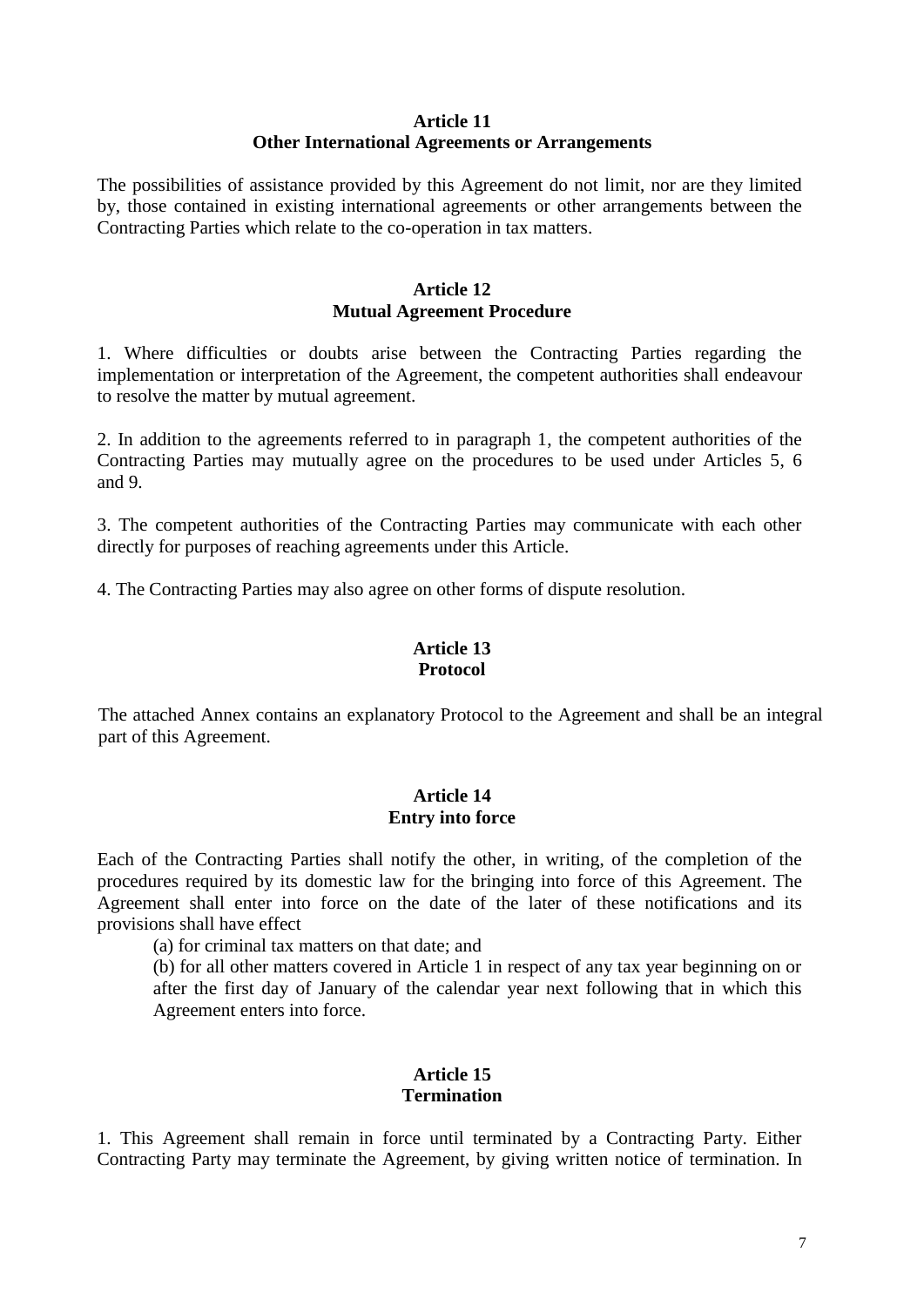such event, the Agreement shall cease to have effect in both Contracting Parties on 1st January in the calendar year next following that in which the notice is given.

2. The Contracting Party that terminates the Agreement shall remain bound by the provisions of Article 8 with respect to any information obtained under the Agreement.

In witness whereof, the undersigned, being duly authorized thereto, have signed the Agreement.

Done in duplicate at London this July day of 12 2011, in the Czech and English languages, each text being equally authentic.

For the Government of the Czech Republic For the Government of Jersey

Michael Žantovský Freddie Cohen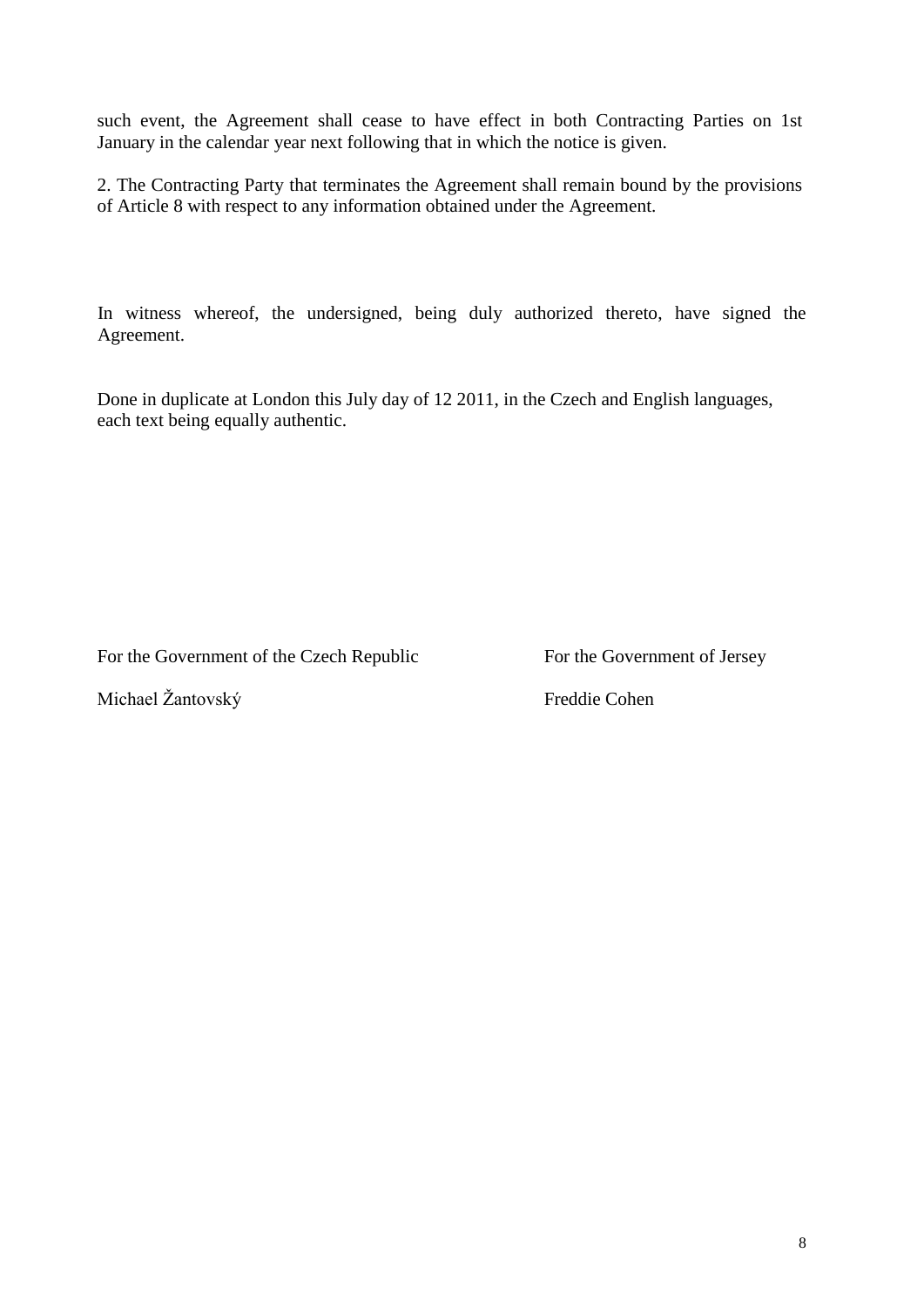### ANNEX

#### PROTOCOL.

## TO THE AGREEMENT BETWEEN THE GOVERNMENT OF THE CZECH REPUBLIC AND THE GOVERNMENT OF JERSEY FOR EXCHANGE OF INFORMATION RELATING TO TAX MATTERS

1. With respect to paragraph 6 of Article 5 (*Exchange of Information Upon Request*) of the Agreement, it is understood that the competent authority of the requested Party shall forward the requested information as promptly as possible to the requesting Party. To ensure a prompt response, the competent authority of the requested Party shall:

- a) Confirm receipt of a request in writing to the competent authority of the requesting Party and shall notify the competent authority of the requesting Party of deficiencies in the request, if any, within 60 days of the receipt of the request.
- b) If the competent authority of the requested Party has been unable to obtain and provide the information within 90 days of receipt of the request, including if it encounters obstacles in furnishing the information or it refuses to furnish the information, it shall immediately inform the requesting Party, explaining the reason for its inability, the nature of the obstacles or the reasons for its refusal.
- 2. With respect to Article 9 (Costs) it is understood that:
	- a) The term "ordinary costs" includes, but is not limited to, ordinary administrative, postal and overhead expenses incurred by the requested Party in reviewing and responding to information requests submitted by the requesting Party.
	- b) The term "extraordinary costs" includes, but is not limited to:
		- (i) reasonable costs of reproducing and transporting documents or records to the competent authority of the requesting Party;
		- (ii) reasonable fees charged by a financial institution or other third party record keeper for copying records and research related to a specific request for information;
		- (iii) reasonable costs for stenographic reports and interviews, depositions or testimony;
		- (iv) reasonable fees and expenses, determined in accordance with amounts allowed under applicable law, of a person who voluntarily appears in the Czech Republic or in Jersey for an interview, deposition or testimony relating to a particular information request;
		- (v) reasonable legal fees for non-government counsel appointed or retained, with the approval of the competent authority of the requesting Party, for litigation in the courts of the requested Party related to a specific request for information;
	- c) If the extraordinary costs pertaining to a specific request are expected to exceed 500